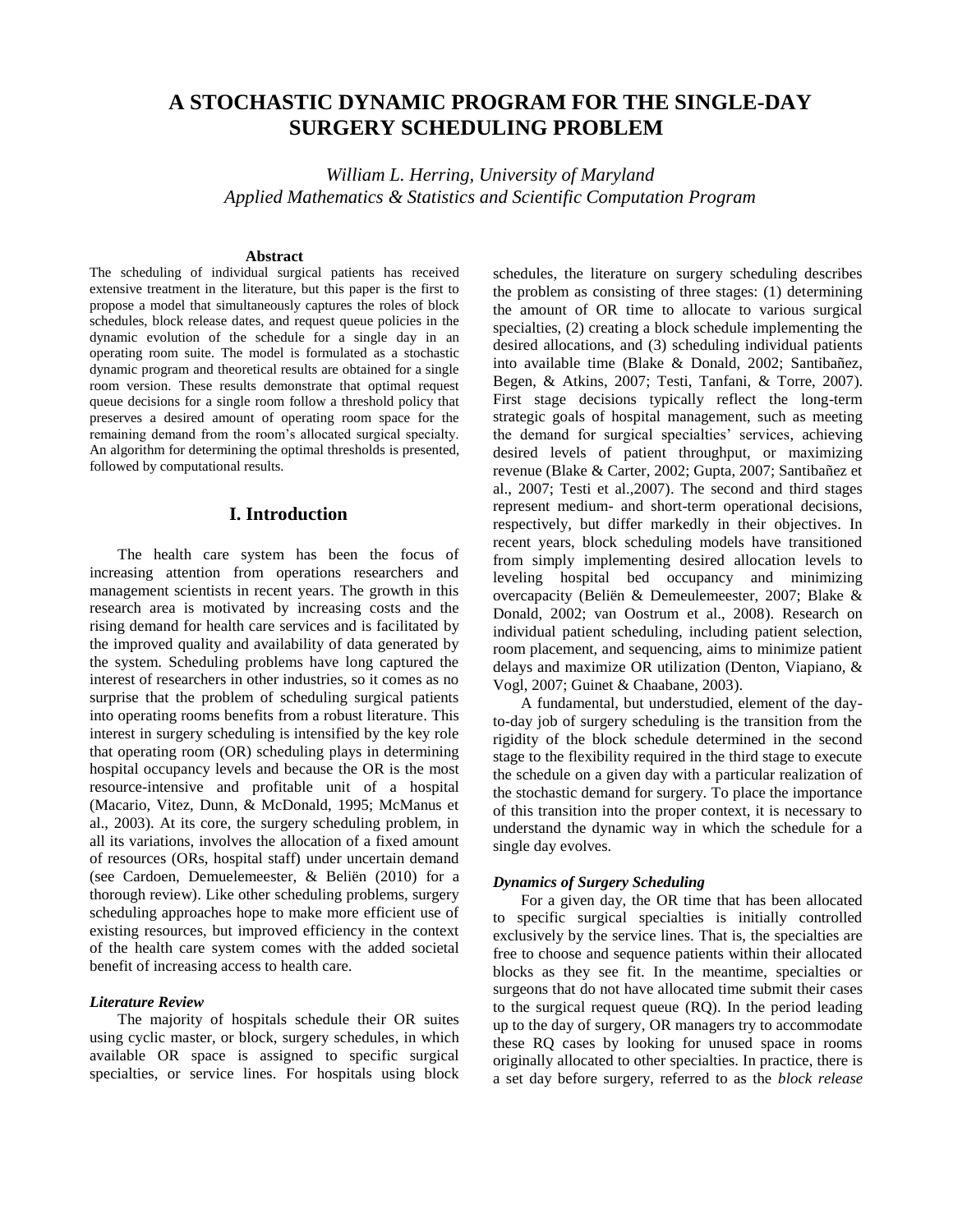*date*, after which OR managers regain control of an allocated block. Before the block release date, RQ cases may not be placed into open space. After the block release date, the *request queue policy* determines how and when RQ cases will be placed into unused space. Together, the block release dates and request queue policies control the interaction between the block schedule and individual patient scheduling stages of surgery scheduling.<sup>1</sup>

The dynamic aspect of scheduling individual patients emphasizes the importance of considering the joint impact of block schedules, block release dates, and request queue policies when studying single-day surgery scheduling. However, no existing work in the surgery scheduling literature to date addresses all three of these components simultaneously. Some recent papers incorporate block schedules as constraints in individual patient scheduling models, but in each case the schedules are determined all at once, rather than evolved dynamically over time (Hans, Wullink, van Houdenhoven, & Kazemier, 2008; Pham & Klinkert, 2008; Testi et al., 2007),. A pair of papers analyze different block release dates and conclude that the timing of the block release has little impact on OR efficiency (Dexter, Traub, & Macario, 2003; Dexter & Macario, 2004). However, their work, which adds single RQ cases to existing schedules at different points in the evolution of the schedules, fails to capture the potential effect of the block release on scheduling decisions made after the RQ case has been added. Other related papers consider methods for placing RQ, or add-on, cases into existing schedules, but the decisions are limited to the day before and the day of surgery, thus eliminating the role of the block release date (Dexter, Macario, & Traub, 1999; Dexter & Traub, 2002; Gerchak, Gupta, & Henig, 1996).

The remainder of this paper seeks to develop, analyze, and test a model for the dynamic single-day surgery scheduling problem that takes into account all three of the elements referenced above. Section II offers a formal statement of the problem and a stochastic dynamic programming (SDP) formulation. Section III proposes a set of analytical results about the structure of solutions to a single operating room instance of the SDP. The proof of these results suggests an algorithm for determining optimal decisions without fully evaluating the SDP. Section IV presents computational results on the sensitivity of the optimal decisions to the input data as well as a simulation study of different block release date and request queue policy combinations. Finally, Section V offers some

l

concluding remarks and indicates directions for future research.

# **II. Problem Statement and Formulation**

### *Problem Statement*

Before formally stating the dynamic single-day surgery scheduling problem, it is important to understand the costs associated with the evolution of a schedule for a suite of operating rooms. These costs come in two forms: utilization costs related to under- and over-utilization of available OR space and customer satisfaction costs related to (1) leaving cases on the request queue for long periods of time and (2) blocking surgical specialties' access to their allocated OR space. The utilization costs are common in the literature, but the customer satisfaction costs are unique to this formulation and warrant further explanation.

Consider an OR schedule that several days before the day of surgery has space for one additional case and a RQ containing a single case that fits in the available space. The OR with open space has been allocated to a surgical specialty, referred to here as the primary service line. On this day, the OR manager is faced with the choice between placing the RQ case in the open space or deferring the decision to the following day. Deferring the decision has no immediate impact on utilization, yet is still undesirable because it forces the patient on the RQ and the surgeon associated with the case to wait another day for a decision. This customer satisfaction cost is defined as a *deferral cost*. However, the primary service line may still generate a case to fill the remaining space in its room. If the RQ case has been accepted, the OR manager runs the risk of blocking the primary service line's access to its allocated room. This satisfaction cost is defined as a *blocking cost*, and it is the balance between deferral costs and potential blocking costs that informs the manager's decision to accept or defer the RQ case. The stochastic decision tree in Figure 1 below illustrates the potential outcomes for this simple scenario.



Figure 1. Decision tree for a simple request queue scenario

With the system costs defined as above, the dynamic single-day surgery scheduling problem can be stated as

 $1$  This description of a surgery scheduling system is based on a case study of the scheduling system at the University of Maryland Medical Center in Baltimore performed by the author in spring 2009. The existing work on block release policies in the literature (Dexter, Traub, & Macario, 2003; Dexter & Macario, 2004) suggests that this system can be generalized to other hospitals that use block scheduling.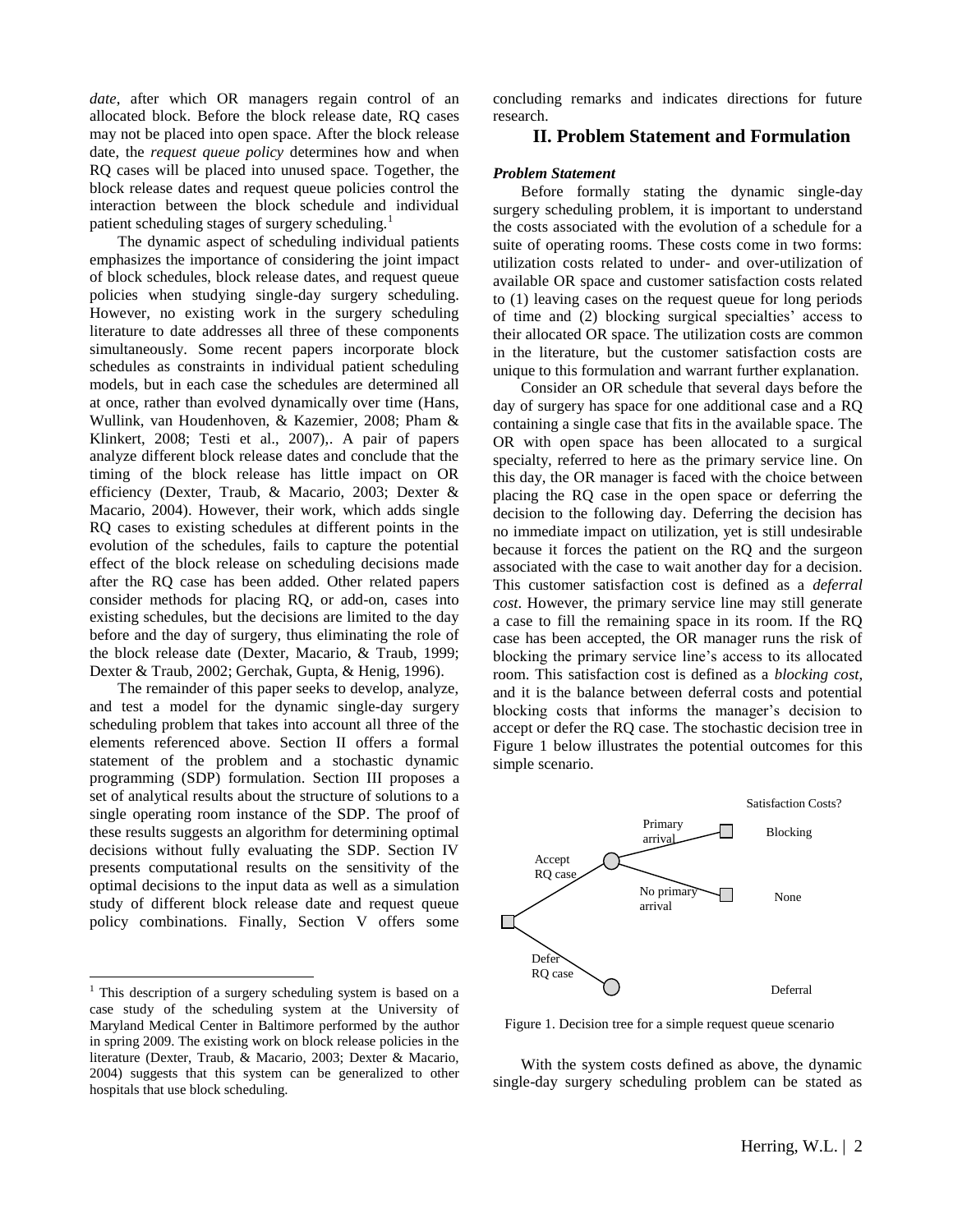follows. On a given day, a suite of operating rooms has been allocated to various surgical specialties, or primary service lines, according to a prescribed block schedule. These primary service lines generate demand for their blocks over several days before the day of surgery. Specialties that do not have an allocated block on this day may submit cases to the surgical request queue. The demand sources are assumed to be stochastic, both in quantity and in the timing of their arrival, and are independent of each other. Provided that its OR has open space, a primary service line may schedule its cases directly into the open space. Cases from the RQ can only be scheduled into open space by the OR manager, and if a block release date policy is in effect this may only be done after the block release date. If a primary service line generates a case that will not fit in its originally allocated space, this case is added to the RQ in hopes that it can be placed into another room with sufficient available space.

The OR manager's task is to choose on each day leading up to the day of surgery the number of RQ cases to add to each OR's schedule with the objective of minimizing the total system costs incurred in the process. A given day's decisions not only impact the costs encountered that day, but also impact the future state of the system and thus future costs. Block release dates serve as constraints restricting the days on which RQ cases can be added to the schedule, and may differ from room to room (or more likely, from specialty to specialty). Request queue policies dictate what decisions to make in what scenarios. The dynamic relationship between decisions and costs suggests a stochastic dynamic programming formulation. Because block release dates serve as constraints, it is clear that the optimal policy combination would use no block release dates and use the optimal values of the unconstrained SDP decision variables as the RQ policy. The formulation and analysis that follow consider an SDP unconstrained by block release dates. However, due to the practical arguments for using block release dates (protecting OR space allocated to primary service lines and reducing the number of future surgery days an OR manager must consider on any one day), the added cost of imposing block release dates will be explored in the computational results section.

Before describing the input data, states, and costs needed for the SDP formulation, it is important to review a few assumptions made in this analysis. First, it is assumed that RQ decisions are made once a day in the morning, before that day's demand for surgery has been generated. This is fairly realistic, because OR managers in practice are making decisions for several future surgery days at once and it is impractical to spend too much time on any one day. Also, demand for surgery is often communicated to the hospital late in the day after surgeons have completed time in a clinic or made their rounds.

A few other assumptions are made in order to simplify the initial formulation. The capacity of the operating rooms is assumed to be the same for all rooms and is stated in terms of the number of cases rather than hours. By extension, then, the RQ decisions reflect the number of cases to place into available space. The rooms are also assumed to be identical, allowing RQ cases to be scheduled into any OR. Priority levels are not explicitly associated with cases on the RQ, although once the number of cases to place is chosen it is easy to imagine an OR manager using implicit priorities to choose which cases. Finally, the swapping of scheduled cases between rooms and case cancellations are not considered, and the arrival of demand from a surgical specialty is assumed to be independent from day to day. Because of the novelty of this approach to surgery scheduling, these somewhat strong assumptions have been made in order to gain some initial insight into the behavior of the model. After this initial insight has been gained, the impact of these assumptions will be considered and relaxed versions of the model will be more readily approachable.

# *Stochastic Dynamic Programming Formulation*

Define the problem input data as follows:

 $S =$  number of rooms in the OR suite  $N =$  number of days before the day of surgery on which surgical demand is generated  $C_N$  = capacity of a single OR

The stochastic demand for surgery is given by the following random variables. Arrivals are associated with their service lines, and a one-to-one correspondence between rooms and service lines is assumed. From this point forward, all references to days represent the number of days before the day of surgery, with day 0 being the day of surgery. In the following definitions,  $s = 1, ..., S$  and  $i = 0, ..., N$ .

 $T_{si}$  = arrivals to operating room s on day j generated by primary service line  $R_i$  = arrivals to the RQ on day *j* 

The utilization and customer satisfaction costs are similarly defined by day and service line.

- $h_0$  = penalty for unscheduled cases left on RQ on the day of surgery
- $r_{s0}$  = penalty for unused space in room *s* on the day of surgery

 $h_i$  = deferral cost for day j  $r_{si}$  = blocking cost for service line *s* on day *j* 

In addition to the number of days remaining until surgery, there are three types of state variables needed for the dynamic program.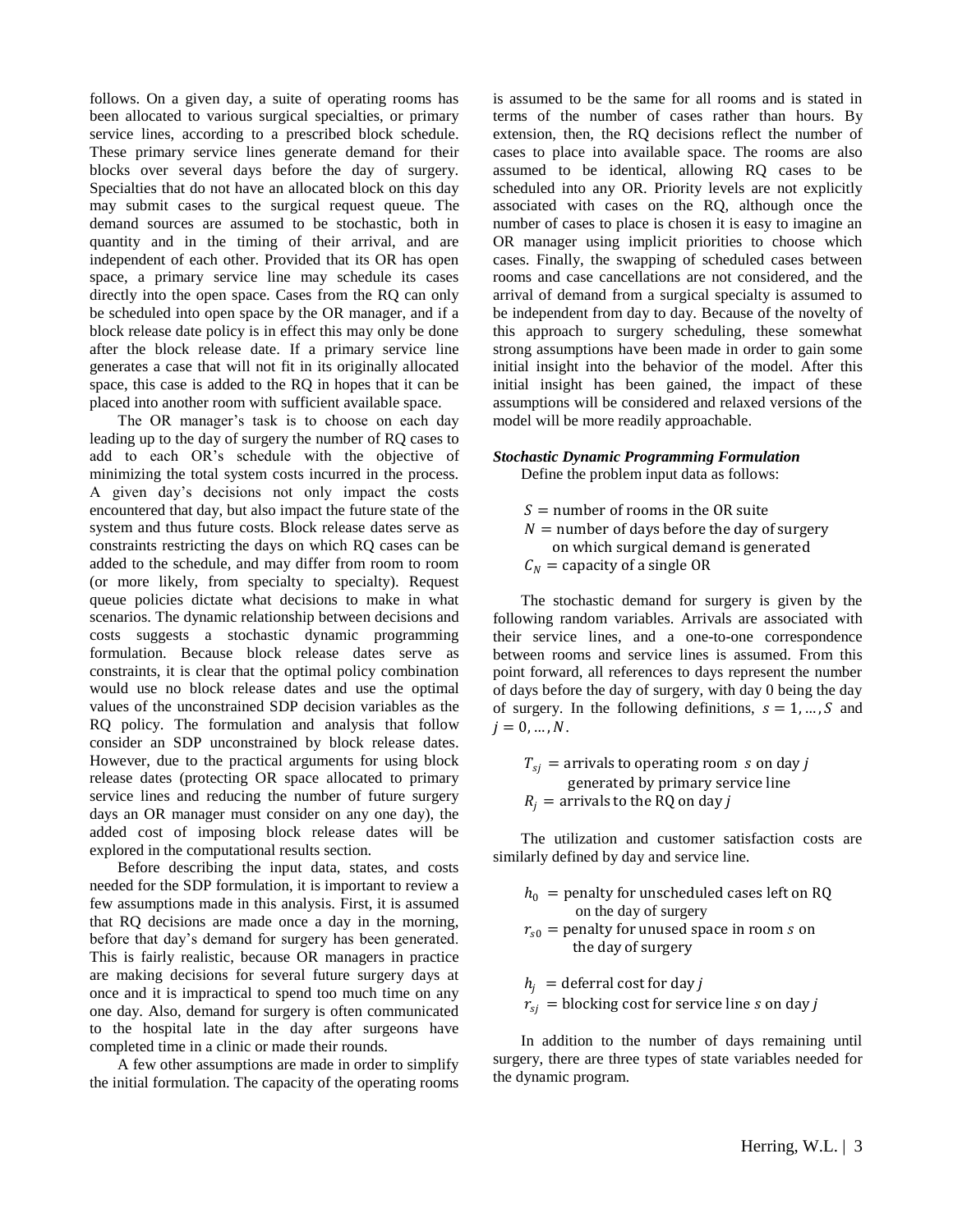$W_i$  = number of cases on the RQ on day j  $B_{si}$  = number of blocking eligible cases in room  $s$  on day  $j$  $C_{si}$  = available space in room *s* on day *j* 

The number of blocking eligible cases in a room reflects the presence of RQ cases added to the room on previous days that have yet to incur a blocking penalty. This auxiliary state accounts for the fact that a primary service line's case might be blocked by a RQ placed in the room several days earlier.

Finally, the decision variables are defined by room and day.

$$
x_{sj}
$$
 = number of RQ cases to add to room *s* on day *j*

With the exception of the day of surgery, the costs incurred on day *j* are separated into deferral costs and blocking costs. Deferral penalties are only assessed up to the number of RQ placements that are feasible. In other words, if four cases are on the RQ but there are only two open spaces, then at most two deferrals are allowed because at most two cases can be taken off the RQ.

$$
N_j^d = \text{number of deferrals on day } j
$$
  
= min $(W_j, \sum_{s=1}^S C_{sj}) - \sum_{s=1}^S x_{sj}$ 

At the time the RQ decisions are made, day  $j$ 's arrivals have not yet been realized, therefore the number of blocking penalties incurred in room  $s$  on day  $j$  is a random variable depending on the primary service line's arrivals,  $T_{sj}$ . Figure 2 illustrates how the number of blocking penalties relates to these arrivals, leading to an expression for the number blocked in room  $s$  on day  $j$ .



Figure 2. Illustration of different blocking penalty scenarios

 $N_{sj}^{b}\,=\,$ number blocked in room  $s$  on day  $j$  $=$   $\langle$ 0  $B_{sj} + x_{sj}$  $T_{sj}-(\mathcal{C}_{sj}-x_{sj})$ if  $T_{sj} \leq C_{sj} - x_{sj}$ if  $T_{sj} \geq C_{sj} + B_{sj}$ otherwise  $=$  max $(0, \min(B_{sj} + x_{sj}, T_{sj} - C_{sj} + x_{sj}))$ 

This is now sufficient information to describe the transitions between states from one day to the next. In the transition equations below, it is important to remember that primary service line arrivals that exceed the available space in their allocated room are redirected to the RQ.

$$
W_{j-1} = W_j - \sum_{s=1}^{S} x_{sj} + R_j + \sum_{s=1}^{S} \max(0, T_{sj} - c_{sj} + x_{sj})
$$
  
\n
$$
B_{s,j-1} = B_{sj} + x_{sj} - N_{sj}^{b}
$$
  
\n
$$
C_{s,j-1} = C_{sj} - x_{sj} - \min(T_{sj}, C_{sj} - x_{sj})
$$

Expressing the states and decision variables across all operating rooms as vectors  $B_j$ ,  $C_j$ , and  $x_j$ , the value function for the stochastic dynamic program for days  $j = N, \dots, 1$  can be defined as

$$
V_j(W_j, \mathbf{B}_j, \mathbf{C}_j) = \text{minimum expected remaining cost}
$$
  
from state  $(W_j, \mathbf{B}_j, \mathbf{C}_j)$  on day j  

$$
= \min_{x_j} \{h_j \cdot N_j^d + \sum_{s=1}^S r_{sj} \cdot E[N_{sj}^b]\}
$$

$$
+ E[V_{j-1}(W_{j-1}, \mathbf{B}_{j-1}, \mathbf{C}_{j-1})]\}
$$
s.t.  $\sum_{s=1}^S x_{sj} \le W_j$ 
$$
0 \le x_{sj} \le C_{sj} \quad s = 1, ..., S
$$

where  $N_j^d$ ,  $N_{sj}^b$ ,  $W_{j-1}$ ,  $B_{s,j-1}$ , and  $C_{s,j-1}$  are defined above.

The two boundaries of the formulation occur on day  $N$ and on day  $0$ . On day  $N$  the system is initialized to empty  $(W_N = 0, B_{sN} = 0, \text{ and } C_{sN} = C_N)$ . The boundary conditions on day 0 arise from utilization costs incurred on the day of surgery. The schedule must be completed on the morning of day 0 and as a result, as many cases are taken off the RQ as possible on the morning of surgery. Deferral and blocking penalties are no longer an issue because demand for surgery is not generated on the day of surgery. 2 This leads to the following value function for the boundary:

$$
V_o(W_0, \mathbf{B_0}, \mathbf{C_0}) = \min_{x_0} \{ h_0(W_0 - \sum_{s=1}^S x_{s0}) + \sum_{s=1}^S r_{s0} (C_{s0} - x_{s0}) \}
$$
  
s.t. 
$$
\sum_{s=1}^S x_{s0} \le W_0
$$

$$
0 \le x_{s0} \le C_{s0}, s = 1, ..., S
$$

#### *Single Room Example*

In order to better understand how the optimal decisions generated by the SDP translate to system costs, it is helpful to look at a sample path for a small numerical example. Suppose a single OR has capacity for four cases, and that the daily demand arrivals for both the primary

<sup>2</sup> Realistically, urgent/emergent cases are often generated on the day of surgery, but these can be handled outside the proposed framework. In practice, entire blocks are reserved for urgent cases or stated room capacities are lowered to preserve slack for these cases. In either scenario, it is still desirable to minimize the costs associated with building the original schedule.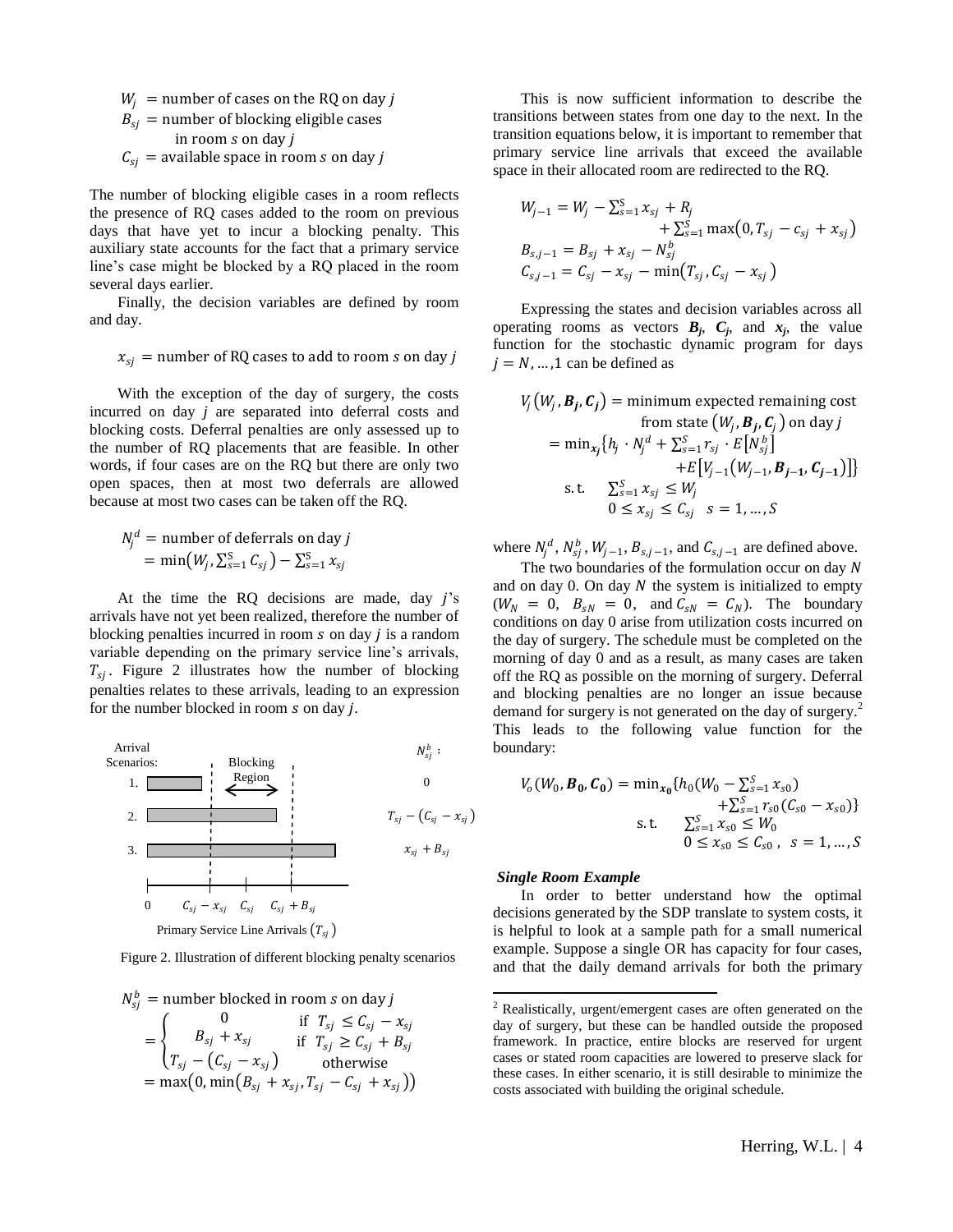service line and RQ follow Poisson distributions. The daily arrival rates and system costs are specified below.

| Day                  | 4 | 3             | 2   |     |   |
|----------------------|---|---------------|-----|-----|---|
| <b>Arrival Rates</b> |   |               |     |     |   |
| Primary Service      |   | $\mathcal{L}$ | 0.5 | 0.5 |   |
| <b>Request Queue</b> |   |               |     |     |   |
| Costs                |   |               |     |     |   |
| Deferral             |   |               |     |     |   |
| Blocking             | 3 | 3             | 3   | 3   | 5 |
| Room Capacity $=$ 4  |   |               |     |     |   |

Table 1. Input data for simple SDP example

The resulting SDP is solved to get the optimal decision for each feasible state on each day. Consider the sample path generated by single realizations of the arrival random variables, combined with the optimal decisions and transitions generated by the SDP.

| Day $(j)$          | 4            | 3              | 2              |                | 0        |
|--------------------|--------------|----------------|----------------|----------------|----------|
| $W_j$              | $\theta$     | $\overline{c}$ | $\overline{2}$ | $\overline{c}$ | 3        |
| $B_i$              | 0            | $\Omega$       |                |                |          |
| $C_i$              | 4            | 4              | 2              |                |          |
| $x_i$              | $\mathbf{0}$ | 1              |                | $\Omega$       |          |
| $T_j$<br>$R_i$     | 0<br>2       |                | 2              |                | $\Omega$ |
| $N_j^d$<br>$N_j^b$ | 0<br>0       |                |                |                | 3        |
| Daily Costs        | $\Omega$     |                |                | 3              | 3        |

Table 2. Sample path for simple SDP example

Of particular interest in this example are days 3 and 2, where the SDP solution says to take one case off the RQ for the given states. On day 3, the RQ consists of two cases but only one is taken, leading to a deferral penalty. Because there is still sufficient space in the room for the primary service line arrival  $(T_3 < C_3 - x_3)$ , no blocking penalty is incurred and one blocking eligible case is passed to the following day. On day 2, another deferral penalty is incurred, and because the primary service line's arrivals exceed the remaining available space  $(T_2 > C_2 - x_2)$  a blocking penalty is also incurred.

In the exploration of optimal policies for the single room SDP, a striking trend emerged. For all input data satisfying certain realistic assumptions, the optimal policy for each day followed a kind of threshold policy. That is, for each day before surgery there was a specific amount of space that was preserved for future primary service line arrivals, and the optimal decision took as many cases as necessary to reach the threshold. If this number of cases was not feasible, then the decision took the system as close to this threshold as possible. Furthermore, the threshold was independent of the RQ demand arrival process. For the example above, the observed thresholds were (2, 3, 1, 1, 0) for days 4,…,0. Looking at these thresholds for the states observed in the sample path in Table 2 sheds light on why the corresponding decisions were made (i.e. on day 3, 4 spaces were available and the threshold was 3, so 1 RQ case was selected). The next section presents an analytical proof that the optimal policies for the single room SDP always demonstrate this threshold behavior. The proof leads to a constructive algorithm for finding the desired thresholds, and thus all optimal decisions, for any set of input data without solving the full SDP.

# **III. Analytical Results**

Before formally stating the claim that the single room SDP always produces threshold policies, several quantities must be defined. In addition to the value function (which is defined in the formulation as a minimized quantity), it is necessary below to define the function  $(F_j)$  that the value function minimizes. In these definitions, it is important to note that the costs, transitions, and expected values depend on the current state, the decision variable, and the demand arrival random variables. This dependence will be stated more explicitly when necessary.

For 
$$
j = 1, ..., N
$$
:  
\n
$$
F_j(W_j, B_j, C_j, x_j) = h_j \cdot N_j^d + r_j \cdot E[N_j^b] + E[V_{j-1}(W_{j-1}, B_{j-1}, C_{j-1})]
$$

For  $j = 0$ :

$$
F_0(W_0, B_0, C_0, x_0) = h_0(W_0 - x_0) + r_0(C_0 - x_0)
$$

For all *i*:

$$
V_j(W_j, B_j, C_j) = \min\{F_j(W_j, B_j, C_j, x_j)\}
$$
  
s.t.  $0 \le x_j \le \min(W_j, C_j)$ 

$$
x_j(W_j, B_j, C_j) = \arg\min\{F_j(W_j, B_j, C_j, x_j)\}
$$
  
s.t.  $0 \le x_j \le \min(W_j, C_j)$   

$$
\Delta F_j(W_j, B_j, C_j, x_j) = F_j(W_j, B_j, C_j, x_j + 1) -F_j(W_j, B_j, C_j, x_j)
$$

The final definition is a discrete form of a derivative which will be used in proving convexity. As with continuous functions, the convexity of a discrete function requires a non-decreasing derivative.

#### *Transition Observations*

In the course of an induction proof for the threshold policy, the nature of the costs and state transitions for certain adjacent states and decision values will be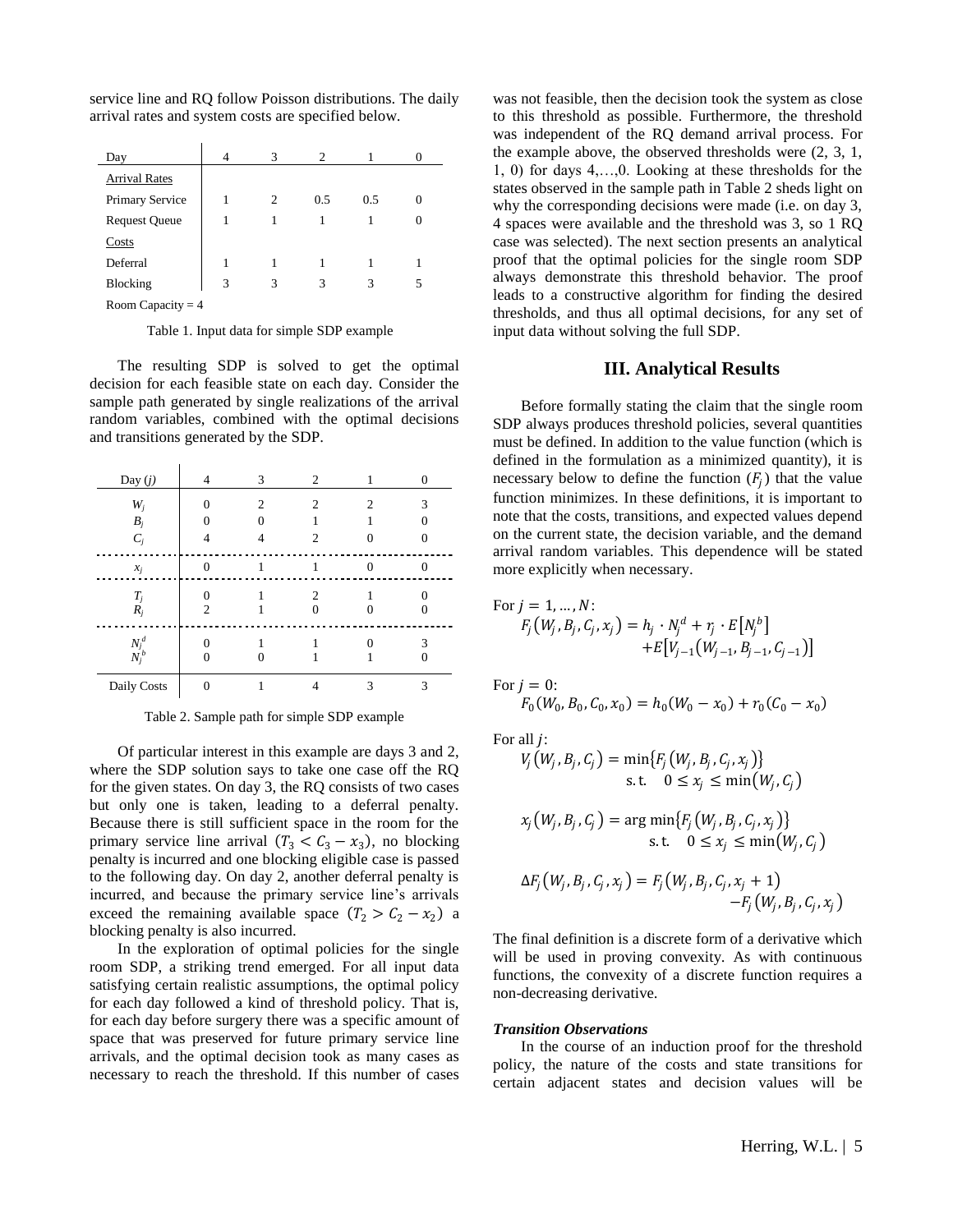important. The relationships below for  $j = 1, ..., N$  result from the transition equations presented with the SDP formulation in Section II. If dependence on the state variables, decision variables, or arrival random variables is not shown, then these values are held constant in the differences below. The notation  $I\{\ldots\}$  represents an indicator random variable, and the relationships are grouped for clarity.

*Group 1*

$$
N_j^b(x_j + 1) - N_j^b(x_j) = I\{T_j \ge C_j - x_j\}
$$
  
\n
$$
W_{j-1}(x_j + 1) - W_{j-1}(x_j) = -1 \cdot I\{T_j < C_j - x_j\}
$$
  
\n
$$
B_{j-1}(x_j + 1) - B_{j-1}(x_j) = I\{T_j < C_j - x_j\}
$$
  
\n
$$
C_{j-1}(x_j + 1) - C_{j-1}(x_j) = -1 \cdot I\{T_j < C_j - x_j\}
$$

*Group 2*

$$
N_j^b (B_j + 1, C_j - 1) - N_j^b (B_j, C_j) = I\{T_j \ge C_j - x_j\}
$$
  
\n
$$
W_{j-1} (W_j - 1, C_j - 1)
$$
  
\n
$$
-W_{j-1} (W_j, C_j) = -1 \cdot I\{T_j < C_j - x_j\}
$$
  
\n
$$
B_{j-1} (B_j + 1, C_j - 1) - B_{j-1} (B_j, C_j) = I\{T_j < C_j - x_j\}
$$
  
\n
$$
C_{j-1} (C_j - 1) - C_{j-1} (C_j) = -1 \cdot I\{T_j < C_j - x_j\}
$$

*Group 3*

$$
N_j^b (B_j + 1, C_j - 1, x_j - 1) = N_j^b (B_j, C_j, x_j)
$$
  
\n
$$
W_{j-1} (W_j - 1, C_j - 1, x_j - 1) = W_{j-1} (W_j, C_j, x_j)
$$
  
\n
$$
B_{j-1} (B_j + 1, C_j - 1, x_j - 1) = B_{j-1} (B_j, C_j, x_j)
$$
  
\n
$$
C_{j-1} (C_j - 1, x_j - 1) = C_{j-1} (C_j, x_j)
$$

## *Structure of Optimal SDP Policies*

These relationships provide the necessary insights to proceed with a formal statement and proof of the threshold policy suggested above. Two assumptions on the input data are required: (1)  $h_i \leq r_i$  and (2)  $r_{i+1} \geq r_i$   $\forall j \geq 1$ . These do not limit the strength of the result, because (1) deferral costs are certain while blocking penalties depend on uncertain future arrivals and (2) increasing the blocking penalty as the day of surgery approaches would discourage filling up the remaining space.

*Claim*: For 
$$
j = N, \ldots, 1
$$
 and all feasible states  $(W_j, B_j, C_j)$  (i)  $\exists$  a function  $G_j(n)$  s.t.  $G_j(n)$  is non-increasing in *n*,  $G_j(1) \leq r_j$ , and  $\Delta F_j(W_j, B_j, C_j, x_j) = G_j(C_j - x_j)$  (ii)  $F_j(W_j, B_j, C_j, x_j)$  is convex in  $x_j$  (iii)  $\exists K_j$  satisfying  $G_j(K_j + 1) < 0 \leq G_j(K_j)$  s.t.  $x_j(W_j, B_j, C_j) = \min(W_j, \max(0, C_j - K_j))$  (iv)  $V_j(W_j - 1, B_j + 1, C_j - 1)$  $-V_j(W_j, B_j, C_j) = \begin{cases} 0 & \text{if } C_j - K_j > 0 \\ G_j(C_j) & \text{if } C_j - K_j \leq 0 \end{cases}$ 

Part (iii) is the desired threshold result, while the other parts are necessary in the development of the proof. The proof proceeds using weak induction.

*Base Case*  $(j = 1)$ 

Observe the following statements about day 0. First, no OR slots need to be preserved for future arrivals, leading to an effective threshold of  $K_0 = 0$ . This gives the desired structure to the optimal decisions.

$$
x_0(W_0, B_0, C_0) = \min(W_0, \max(0, C_0 - K_0))
$$
  
=  $\min(W_0, C_0)$ 

Second, using this choice of  $x_0$  the optimal day 0 value function can be written in terms of  $(W_0 - C_0)$ , which gives the following equality.

$$
V_0(W_0-1, B_0+1, C_0-1)=V_0(W_0, B_0, C_0)
$$

Using the Group 1 transition relationships and this day 0 equality, the first two desired statements for day 1 emerge:

$$
\Delta F_1(W_1, B_1, C_1, x_1)
$$
  
=  $F_1(W_1, B_1, C_1, x_1 + 1) - F_1(W_1, B_1, C_1, x_1)$   
=  $h_1[N_1^d(x_1 + 1) - N_1^d(x_1)]$   
+  $r_1[N_1^h(x_1 + 1) - N_1^h(x_1)]$   
+  $E[V_0(W_0(x_1 + 1), B_0(x_1 + 1), C_0(x_1 + 1)) - V_0(W_0(x_1), B_0(x_1), C_0(x_1))]$   
=  $-h_1 + r_1 \cdot E[I\{T_1 \ge C_1 - x_1\}]$   
=  $-h_1 + r_1 \cdot P[T_1 \ge C_1 - x_1]$   
=  $G_1(C_1 - x_1)$ 

where  $G_1(n) = -h_1 + r_1 \cdot P[T_1 \ge n]$ 

Note that  $G_1(1) \le -h_1 + r_1 \le r_1$ . Also,  $G_1(n)$  is clearly non-increasing in *n*, which gives  $\Delta F_1(W_1, B_1, C_1, x_1)$  nondecreasing in  $x_1$  and proves the convexity of  $F_1(W_1, B_1, C_1, x_1)$  with respect to  $x_1$ .

Minimizing  $F_1(W_1, B_1, C_1, x_1)$  then suggests looking for the point where the derivative changes signs. In other words, seek out  $K_1$  such that  $G_1(K_1 + 1) < 0 \le G_1(K_1)$ and try to set  $x_1 = C_1 - K_1$ . Such a  $K_1$  exists because  $G_1(0) = -h_1 + r_1 \ge 0$  (by assumption on input data) and because  $G_1(n) \rightarrow -h_1 < 0$  as  $n \rightarrow \infty$ . If the desired value for  $x_1$  is infeasible, then choose  $x_1$  on the boundary closest to the desired value. This gives the desired expression for the optimal decision in terms of the threshold  $K_1$ .

$$
x_1(W_1, B_1, C_1) = \min(W_1, \max(0, C_1 - K_1))
$$

All that remains for the base case is to show the final piece of the claim, which is critical for the inductive step. For brevity, define  $x_1^{**} = x_1(W_1 - 1, B_1 + 1, C_1 - 1)$  and  $x_1^* = x_1(W_1, B_1, C_1)$ . From the expression above for the optimal decisions, there are two cases to consider: (1)  $x_1^{**} = x_1^* = 0$  when  $C_1 - K_1 \le 0$  and (2)  $x_1^{**} = x_1^* - 1$ when  $C_1 - K_1 > 0$ .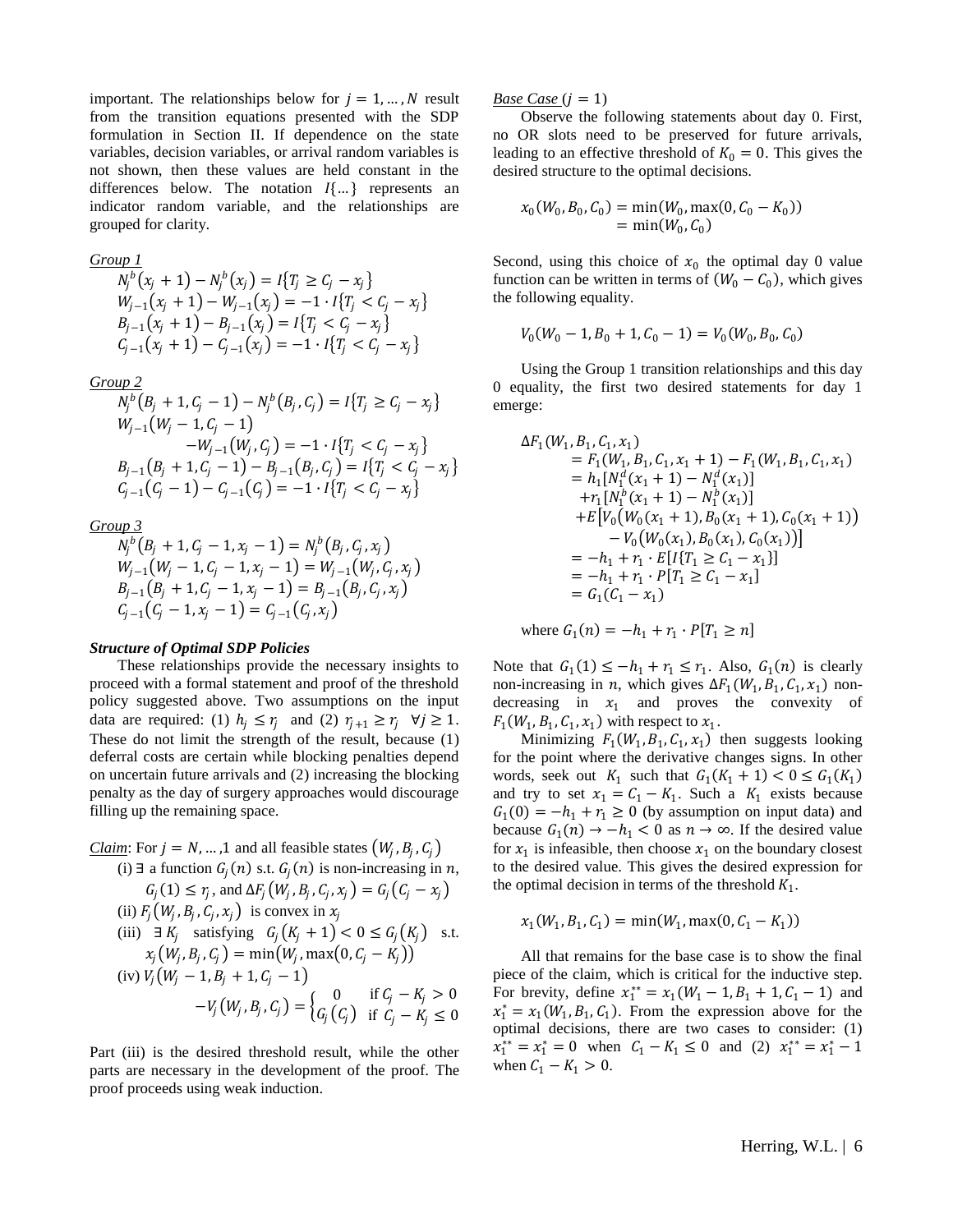Case 1 ( $x_1^{**} = x_1^* = 0$ ):

The group 2 transition relationships state that in this scenario the subsequent day 0 states (from the corresponding  $x_1^{**}$  and  $x_1^*$  states) will either be identical (for  $T_1 \ge C_1$ ) or differ in such a way that by the day 0 observations above they will have the same value (for  $T_1 < C_1$ ). The desired difference then depends only on the differences in deferral and blocking costs.

$$
V_1(W_1 - 1, B_1 + 1, C_1 - 1) - V_1(W_1, B_1, C_1)
$$
  
=  $h_1[N_1^d(W_1 - 1, C_1 - 1) - N_1^d(W_1, C_1)]$   
+  $r_1 \cdot E[N_1^b(B_1 + 1, C_1 - 1) - N_1^b(B_1, C_1)]$   
=  $-h_1 + r_1 \cdot P[T_1 \ge C_1]$   
=  $G_1(C_1)$ 

<u>Case 2</u> ( $x_1^{**} = x_1^* - 1$ ):

According to the group 3 transition relationships, the blocking costs and subsequent day 0 states will be identical in this scenario. The deferral costs will also be the same, giving:

$$
V_1(W_1-1, B_1+1, C_1-1)-V_1(W_1, B_1, C_1)=0
$$

These two cases yield the final piece of the base case.

#### *Inductive Step*

Assume that all parts of the claim hold for day  $j-1$ .

$$
\Delta F_j(W_j, B_j, C_j, x_j)
$$
\n=  $F_j(W_j, B_j, C_j, x_j + 1) - F_j(W_j, B_j, C_j, x_j)$   
\n=  $h_j[N_j^d(x_j + 1) - N_j^d(x_j)]$   
\n+  $r_j \cdot E[N_j^b(x_j + 1) - N_j^b(x_j)]$   
\n+  $E\left[V_{j-1}\left(W_{j-1}(x_j + 1), B_{j-1}(x_j + 1), C_{j-1}(x_j + 1)\right)\right]$   
\n-  $V_{j-1}\left(W_{j-1}(x_j), B_{j-1}(x_j), C_{j-1}(x_j)\right)\right]$ 

By the group 1 relationships, the day  $j-1$  states are identical when  $T_j \geq C_j - x_j$ . Otherwise, the states have the form of the difference in part (iv) of the induction assumption. By the induction assumption then, the resulting values are equal when  $C_{i-1}(x_i) - K_{i-1} > 0$ . But for  $T_j < C_j - x_j$ , it follows that  $C_{j-1}(x_j) = C_j - x_j - T_j$ . Combining these pieces with the induction assumption, the difference in day  $j-1$  states is  $G_{j-1}(C_j - x_j - T_j)$  when  $C_j - x_j - K_{j-1} \leq T_j < C_j - x_j$ , and is zero otherwise. This is reflected in the conditional expectation below, allowing the derivative calculation to continue.

$$
\Delta F_j(W_j, B_j, C_j, x_j) = -h_j + r_j \cdot P[T_j \ge C_j - x_j]
$$
  
+E[G<sub>j-1</sub>(C<sub>j</sub> - x<sub>j</sub> - T<sub>j</sub>)|C<sub>j</sub> - x<sub>j</sub> - K<sub>j-1</sub> \le T<sub>j</sub> < C<sub>j</sub> - x<sub>j</sub>]  
= -h\_j + r\_j \cdot P[T\_j \ge C\_j - x\_j]  
+ \sum\_{i=1}^{K\_{j-1}} P[T\_j = C\_j - x\_j - i] \cdot G\_{j-1}(i)  
= G\_j(C\_j - x\_j)

where 
$$
G_j(n) = -h_j + r_j \cdot P[T_j \ge n]
$$
  
  $+ \sum_{i=1}^{K_j-1} P[T_j = n - i] \cdot G_{j-1}(i)$ 

It is important to note that if  $K_{i-1} = 0$ , then the final summation in this expression disappears. Moving on to show that  $G_j(n)$  possesses the desired qualities, the next two results use both the induction assumptions on  $G_{j-1}(n)$ and the assumption that  $r_j \ge r_{j-1}$ .

$$
G_j(1) = -h_j + r_j \cdot P[T_j \ge 1] + \sum_{i=1}^{K_j - 1} P[T_j = 1 - i] \cdot G_{j-1}(i) = -h_j + r_j \cdot P[T_j \ge 1] + P[T_j = 0] \cdot G_{j-1}(1) \le -h_j + r_j \cdot P[T_j \ge 1] + P[T_j = 0] \cdot r_{j-1} \le -h_j + r_j \le r_j
$$

$$
G_j(n-1) - G_j(n)
$$
  
=  $\{-h_j + r_j \cdot P[T_j \ge n-1]$   
+  $\sum_{i=1}^{K_j-1} P[T_i = n-1-i] \cdot G_{j-1}(i)$  }  
- $\{-h_j + r_j \cdot P[T_j \ge n]$   
+  $\sum_{i=1}^{K_j-1} P[T_j = n-i] \cdot G_{j-1}(i)$  }  
=  $r_j \cdot P[T_j = n-1]$   
+  $P[T_j = n-1 - K_{j-1}] \cdot G_{j-1}(K_{j-1})$   
+  $\sum_{i=1}^{K_j-1-1} P[T_j = n-i] (G_{j-1}(i) - G_{j-1}(i+1))$   
-  $P[T_j = n-1] \cdot G_{j-1}(1)$ 

At this stage, note that  $G_{i-1}(K_{i-1}) \ge 0$  by the selection of  $K_{j-1}$  and  $G_{j-1}(i) - G_{j-1}(i+1) \ge 0$  and  $G_{j-1}(1) \le r_{j-1}$  by the induction assumption. Continuing with the computation gives:

$$
G_j(n-1) - G_j(n) \ge r_j \cdot P[T_j = n-1] -r_{j-1} \cdot P[T_j = n-1] \ge 0
$$

Therefore  $G_j(n)$  is non-increasing in *n*, which gives  $F_j(W_j, B_j, C_j, x_j)$  convex in  $x_j$ . Using the same argument presented in the base case, minimizing  $F_j(W_j, B_j, C_j, x_j)$ requires finding  $K_j$  such that  $G_j(K_j + 1) < 0 \le G_j(K_j)$ and trying to set  $x_j = C_j - K_j$ . Again, this  $K_j$  is guaranteed to exist because  $G_j(0) = -h_j + r_j \ge 0$  and because  $G_j(n) \to -h_j < 0$  as  $n \to \infty$ . If the desired value for  $x_j$  is infeasible, then choose  $x_i$  on the boundary closest to the desired value. This gives the required expression for the optimal decision in terms of the threshold  $K_j$ .

$$
x_j(W_j, B_j, C_j) = \min(W_j, \max(0, C_j - K_j))
$$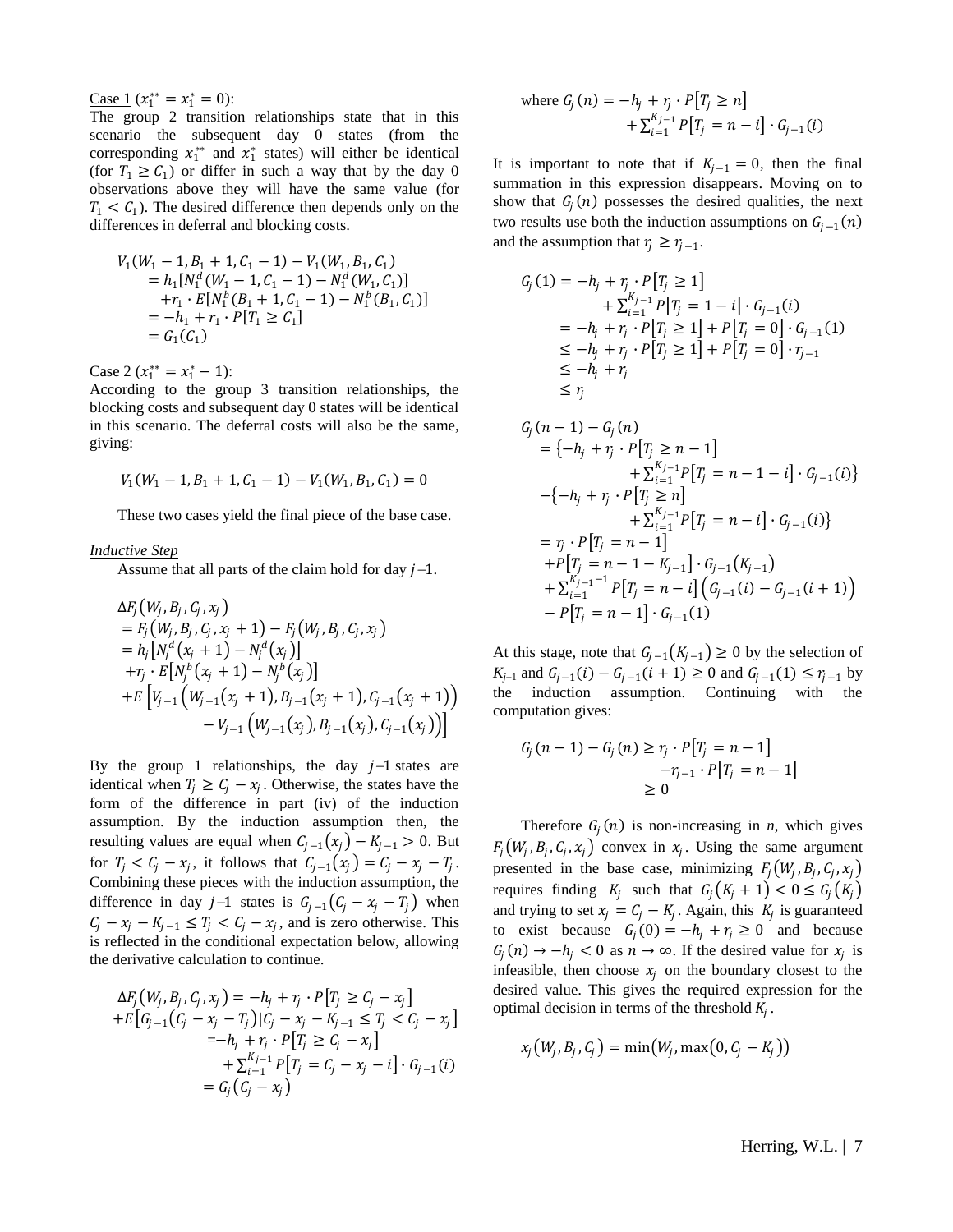In order to finish up the final part of the claim, define  $x_j^{**} = x_j (W_j - 1, B_j + 1, C_j - 1)$  and  $x_j^* = x_j (W_j, B_j, C_j)$ . Just as in the base case, the expression for the optimal decisions yields two cases for the relationship between these two policies: (1)  $x_j^{**} = x_j^* = 0$  when  $C_j - K_j \le 0$  and (2)  $x_j^{**} = x_j^* - 1$  when  $C_j - K_j > 0$ .

<u>Case 1</u> ( $x_j^{**} = x_j^* = 0$ ):

The group 2 transition relationships state that in this scenario the subsequent day  $j-1$  states (from the corresponding  $x_j^{**}$  and  $x_j^*$  states) will either be identical (for  $T_j \ge C_j$ ) or differ in such a way that part (iv) of the induction assumption may be applied (for  $T_j < C_j$ ). Applying the induction assumption when  $T_i < C_i$  gives that the difference in values between the day  $j-1$  states will be  $G_{i-1}(C_{i-1})$  when  $C_{i-1} - K_{i-1} \leq 0$ , and will be zero otherwise. But when  $T_j < C_j$ , note that  $C_{j-1}(0) = C_j - T_j$ . This implies that the value of the day  $j-1$  states will only be nonzero when  $C_j - K_{j-1} \leq T_j < C_j$ , a result which appears in the conditional expectation below.

$$
V_j(W_j - 1, B_j + 1, C_j - 1) - V_j(W_j, B_j, C_j)
$$
  
=  $h_j[N_j^d(W_j - 1, C_j - 1) - N_j^d(W_j, C_j)]$   
+  $\tau_j[N_j^b(B_j + 1, C_j - 1) - N_j^b(B_j, C_j)]$   
+  $E[G_{j-1}(C_j - T_j)|C_j - K_{j-1} \le T_j < C_j]$   
=  $-h_j + \tau_j \cdot P[T_j \ge C_j]$   
+  $\sum_{i=1}^{K_{j-1}} P[T_j = C_j - i] \cdot G_{j-1}(i)$   
=  $G_{j-1}(C_{j-1})$ 

<u>Case 2</u> ( $x_i^{**} = x_i^* - 1$ ):

As in the base case, the group 3 transition relationships show that the blocking costs and subsequent day  $j-1$  states will be identical in this scenario. The deferral costs will also be the same, giving:

$$
V_j(W_j - 1, B_j + 1, C_j - 1) - V_j(W_j, B_j, C_j) = 0
$$

These cases complete the proof of the claim.

The definition of  $G_j(n)$  and part (iii) of the claim suggest a constructive algorithm to determine the optimal thresholds for any set of input data. The proof of the base case demonstrates that in addition to setting  $K_0 = 0$ ,  $K_1$  can be found by iterating through  $G_1(n)$  for  $n = 0, 1, 2$ , … until it changes signs. Using  $K_{j-1}$  and storing  $G_{j-1}(n)$ for  $n = 1, 2, ..., K_{j-1}, G_j(n)$  can similarly be computed and  $K_j$  selected at the point where  $G_j(n)$  changes sign.

### *Impact of Assumptions*

Recall that this SDP formulation reflects a simplified version of the scheduling problem where room capacities and RQ decisions are stated in terms of the number of cases, essentially ignoring case durations. The nature of the threshold result for the single room SDP and its lack of limitations on the arrival distributions make the relaxation of this assumption quite feasible. Provided that the blocking and deferral costs are assumed to be proportional to case durations, the arrival distributions, state variables, and decision variables could easily be changed to reflect units of time. The resulting thresholds would then reflect the number of hours that the OR manager should preserve on each day for remaining arrivals. While the durations of the cases on the RQ might not allow the thresholds to be reached exactly, clever use of the  $G_j(n)$  derivative values would still allow for effective decision-making.

## **IV. Computational Results**

#### *Sensitivity to Cost Ratios*

In the algorithm for computing the optimal policy thresholds, it is interesting to note that the room capacity and day 0 utilization costs play no role in determining the thresholds. In fact, what drives the thresholds (aside from the arrival distributions) is the ratio of blocking to deferral costs. To demonstrate the sensitivity of the thresholds to this ratio, a range of ratios was tested on different arrival scenarios. Three arrival scenarios were considered, corresponding to early, middle, and late demand arrival patterns, and the daily arrivals were assumed to follow Poisson distributions with the rates shown in Table 3.

| Arrival   |     |     | Days Before Surgery |     |  |
|-----------|-----|-----|---------------------|-----|--|
| Scenarios |     |     |                     |     |  |
| Early     |     |     | 0.5                 | 0.5 |  |
| Middle    |     |     |                     |     |  |
| Late      | 0.5 | 0.5 |                     |     |  |

Table 3. Primary service line arrival rates for three scenarios

For each of these scenarios, the day 0 costs were set to 0, the deferral costs were fixed at 1, and a range of blocking costs was selected. For simplicity, within each system the blocking cost remains constant from day to day. The optimal daily thresholds were computed using the algorithm suggested above for each combination of arrival pattern and blocking cost (Table 4). In each scenario, a blocking-to-deferral cost ratio of 1:1 leads to thresholds of 0, in effect equivalent to a greedy RQ policy. For larger ratios, the threshold patterns mirror the arrival patterns. Ratios in the range of 2:1 and 3:1 give day-to-day thresholds that roughly match the expected day-to-day arrivals, while ratios of 5:1 or higher yield thresholds that begin to mirror the cumulative remaining expected arrivals. For lower blocking costs, the thresholds in the late-arriving demand scenario start low and increase as the day of surgery approaches. This suggests that if RQ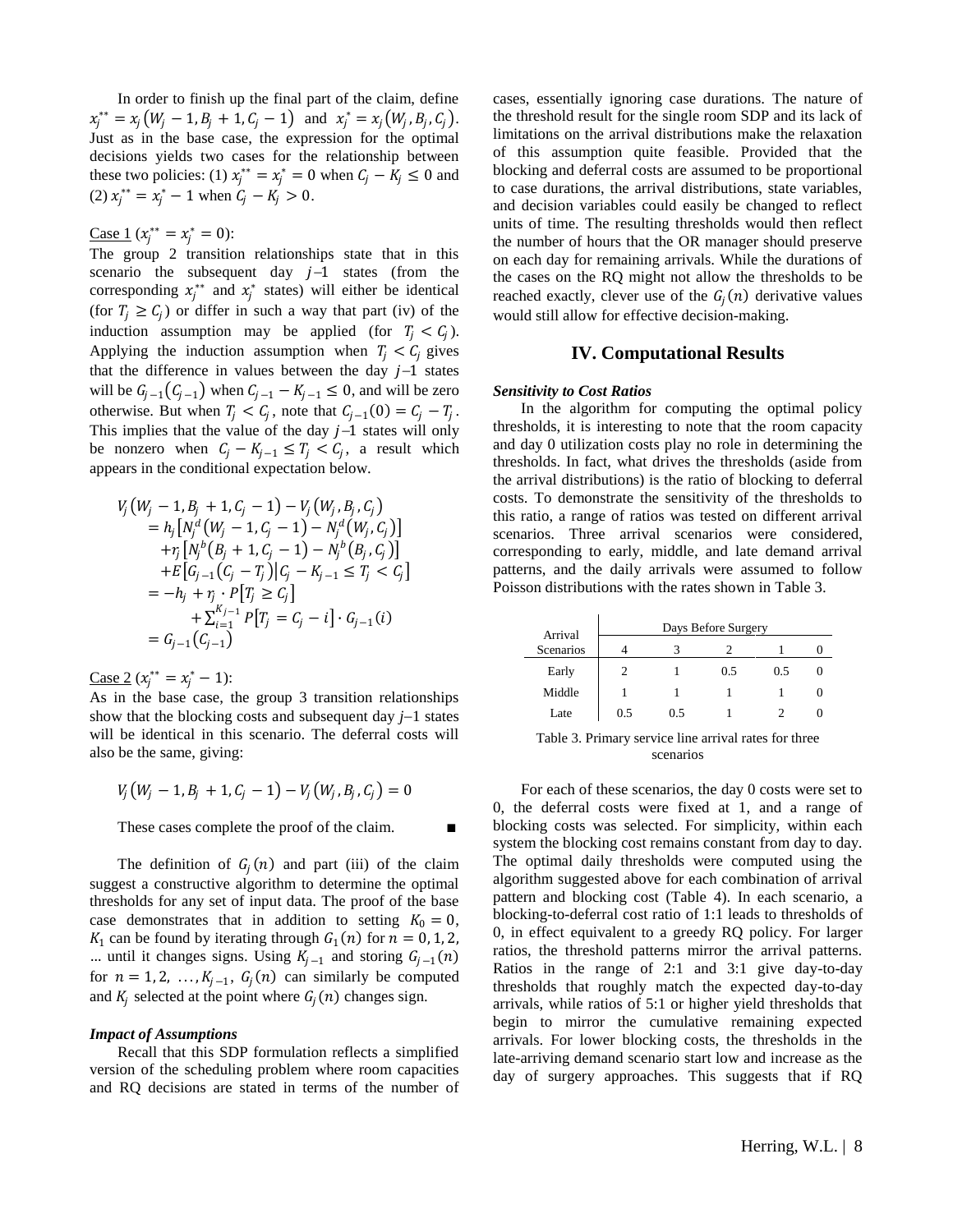demand is high and arrives early, then a primary service line with late-arriving demand runs the risk of losing its space before it has an opportunity to fill it. If the OR stakeholders wish to avoid having a specialty lose its allocated space in this manner, then a blocking cost structure with higher blocking costs before the demand arrival peak and lower costs after the peak could be implemented to alleviate this tendency. Another alternative for avoiding this behavior is to set a block release date, which, while sub-optimal with regard to the SDP, is often more practical for OR managers due to the inherently relative nature of the blocking and deferral costs.

|                | <b>Arrival Scenarios</b> |                |          |                |                |          |                |                |          |                |                |                |
|----------------|--------------------------|----------------|----------|----------------|----------------|----------|----------------|----------------|----------|----------------|----------------|----------------|
|                | Early                    |                |          |                | Middle         |          |                | Late           |          |                |                |                |
| Blocking       | Days Before Surgery      |                |          |                |                |          |                |                |          |                |                |                |
| Costs          | 4                        | 3              | 2        | 1              | 4              | 3        | $\overline{c}$ | 1              | 4        | 3              | $\overline{c}$ | 1              |
| 1              | 0                        | $\Omega$       | $\theta$ | 0              | $\Omega$       | $\Omega$ | $\theta$       | $\mathbf{0}$   | $\theta$ | $\Omega$       | 0              | 0              |
| $\overline{2}$ | $\overline{c}$           | 1              | $\theta$ | $\overline{0}$ | 1              | 1        | 1              | 1              | $\Omega$ | 1              | 1              | $\mathfrak{D}$ |
| 3              | 3                        | 1              | 1        | 1              | $\overline{c}$ | 2        | 2              | 1              | 1        | $\overline{2}$ | $\overline{c}$ | 2              |
| 4              | 4                        | 2              | 1        | 1              | 3              | 2        | 2              | 2              | 2        | $\overline{2}$ | 3              | 3              |
| 5              | 4                        | 2              | 1        | 1              | 3              | 3        | $\overline{2}$ | $\overline{2}$ | 3        | 3              | 3              | 3              |
| 6              | 4                        | $\overline{c}$ | 1        | 1              | $\overline{4}$ | 3        | 3              | $\overline{2}$ | 3        | 3              | 4              | 3              |
|                | 5                        | 3              | 2        |                | 4              | 4        | 3              | 2              | 4        |                |                |                |

Table 4. Optimal SDP decision thresholds for a range of blocking costs across three demand arrival scenarios

#### *Block Release Dates*

Because of the practicality of block release dates, it is important to understand the extra costs incurred by implementing a block release policy. In order to explore these costs, a simulation environment was created for the development of the schedule for a single operating room. As above, the day 0 costs were set to 0 and the deferral costs were set to 1. The room capacity was set to 4 and the other input data is specified in Table 5, along with the corresponding optimal SDP thresholds. Because block release dates in practice range from a week to just a day before surgery, the arrival rates were extended beyond a week before surgery.

|                                              | Day Before Surgery |      |      |      |      |      |              |  |
|----------------------------------------------|--------------------|------|------|------|------|------|--------------|--|
|                                              | 6                  | 5    |      | 3    | 2    |      |              |  |
| <b>Blocking Costs</b>                        | 4                  |      |      | 4    |      |      |              |  |
| Primary Service<br><b>Arrival Rates</b>      | 0.25               |      |      |      | 0.25 | 0.5  |              |  |
| <b>Request Queue</b><br><b>Arrival Rates</b> | 0.17               | 0.17 | 0.17 | 0.17 | 0.17 | 0.17 | $\mathbf{0}$ |  |
| <b>Optimal SDP</b><br>Thresholds             |                    |      |      |      |      |      |              |  |

Table 5. Input data and optimal SDP decision thresholds for testing the effects of block release dates

In addition to exploring the effects of block release dates, the simulation environment facilitates exploration of RQ policies other than the optimal thresholds generated by the SDP. One such alternative RQ policy is a greedy policy which takes as many cases as space allows (i.e. thresholds set to 0). Recall that a block release date is the first day on which RQ cases may be added to the schedule, and the RQ policy dictates how post-block release decisions should be made. For each policy combination shown in Table 6, the OR schedule was simulated over 1,000 replications. The optimal SDP solution is reflected by using the optimal thresholds and no block release date, and the costs of other scenarios are shown as percentage increases over this optimal combination.

|                                   | <b>Block Release Date</b> |      |           |               |        |      |  |
|-----------------------------------|---------------------------|------|-----------|---------------|--------|------|--|
| Post-Block Release<br>Date Policy | None                      |      |           |               |        |      |  |
| <b>Optimal Threshold</b>          |                           |      |           | 9.6 17.5 26.6 | 42.7   | 54.5 |  |
| <b>Greedy Threshold</b>           | 17.1                      | 31.0 | 39.9 31.8 |               | - 50.1 | 54.5 |  |

Note: All apparent differences are statistically significant to 95% confidence.

### Table 6. Percentage difference in average cost over optimal SDP thresholds with no block release date

The results in Table 6 show that the optimal thresholds significantly outperform the greedy thresholds for every possible block release date except for day 0 (when the two thresholds match). When the optimal thresholds are used, costs increase consistently as the block release dates move closer to the day of surgery. This makes sense intuitively, since reducing the block release date increases the number of days when the optimal decision is not allowed. In effect, lowering the block release date forces more deferrals when the optimal thresholds indicate that it would be preferable to run the risk of incurring blocking penalties. When the greedy thresholds are used, the costs also generally trend upward as the block release date is lowered. However, a dip is noticed when the block release date is day 2, corresponding to the day when the optimal threshold drops from 2 to 1. While the exact reason for this dip is difficult to ascertain, it does suggest that if a block release date must be used with greedy thresholds, a correct choice of block release date can effectively counteract some of the greedy behavior. Overall, these results suggest that if a block release date must be used for practical reasons, then it is important to combine it with the optimal thresholds.

# **V. Conclusion**

The initial aim of this paper is to motivate and propose the dynamic single-day surgery scheduling problem as the first model in the literature to simultaneously capture the